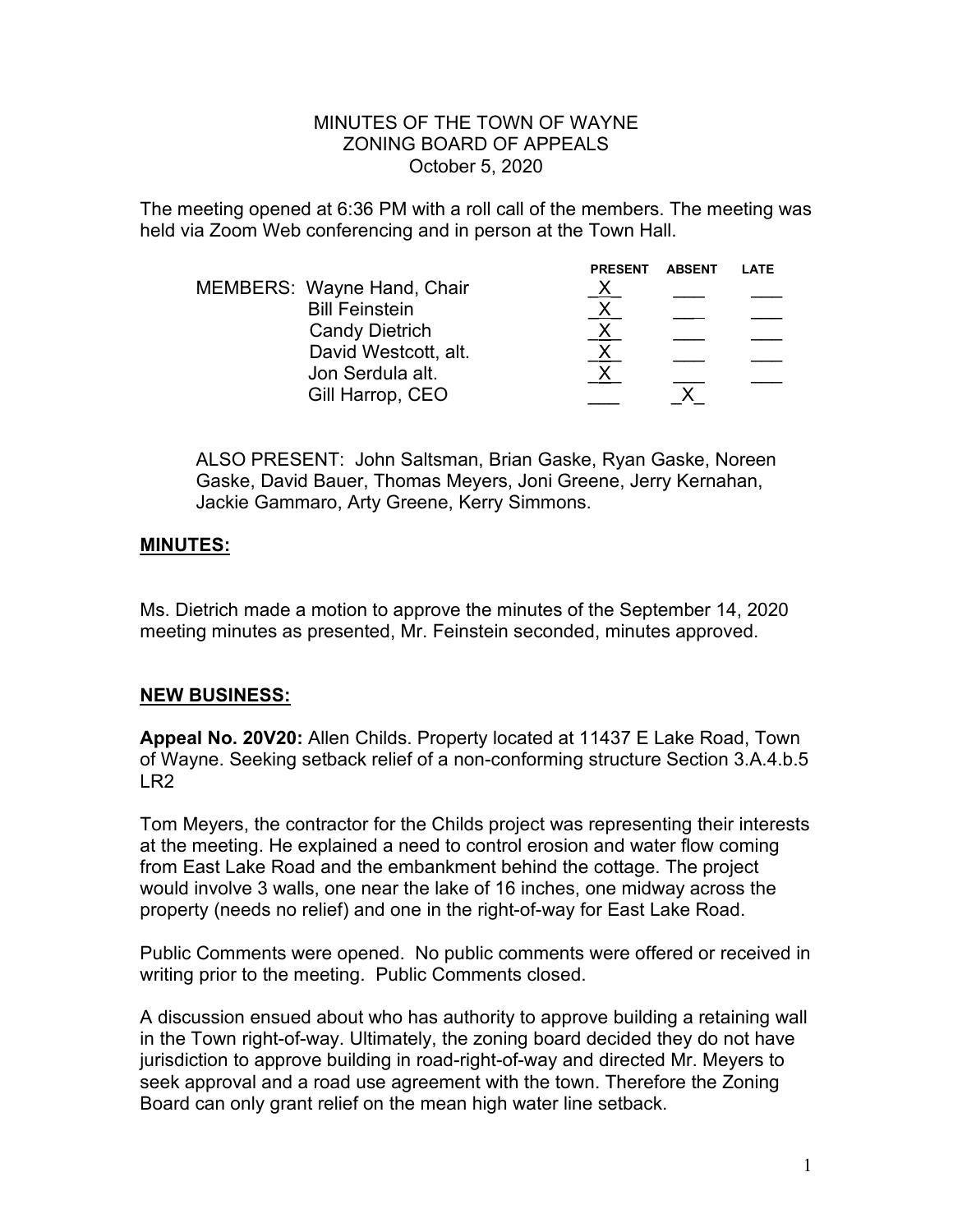# **The 5 test questions were then reviewed and answered as required by NYS**.

- 1. Whether an undesirable change to the character of the neighborhood will take place or if it would be a detriment to nearby properties: No.
- 2. Whether benefit sought by applicant can be achieved by a feasible alternative to the variance: No
- 3. Whether the requested variance is substantial: yes
- 4. Would the variance have an adverse impact on the physical or environmental conditions in the neighborhood: No.
- 5. Whether the alleged difficulty was self-created: Yes

Ms. Dietrich made a motion to grant 10 feet of relief from the mean high water line for the 16' stepping wall. The motion was unanimously approved.

**Appeal No. 21V20**: Crooked Lake Court LLC. Property located at 9240 Pike Place, Town of Wayne. Seeking replacement of a non-conforming structure Section 3.A.4.b.5 LR1.

John Saltzman presented the plan to replace a 1970's singlewide with a new home on the same plot of land within Crooked Lake Court. He explained that the Gaske's had spent extra time and money to have standard plans re-engineered so that the new trailer would fit on the plot and was only 15 square feet larger than the footprint of the existing trailer.

Public Comments were opened. No public comments were offered a letter was received about the neighborhood in general, but not about this project. Public Comments closed.

A conversation ensued about shed placement and proximity to homes. The Board noted the good faith effort Gaske's put in to build a small home and try to stay in existing footprint. Discussion was closed.

### **The 5 test questions were then reviewed and answered as required by NYS.**

- 1. Whether an undesirable change to the character of the neighborhood will take place or if it would be a detriment to nearby properties: No.
- 2. Whether benefit sought by applicant can be achieved by a feasible alternative to the variance: No
- 3. Whether the requested variance is substantial: No
- 4. Would the variance have an adverse impact on the physical or environmental conditions in the neighborhood: No.
- 5. Whether the alleged difficulty was self-created: Yes.

Ms. Dietrich made a motion, seconded by Mr. Feinstein, to approve the replacement of a non-conforming structure on a non-conforming lot with the new trailer with the conditions that the new trailer be no more than 15.7 square feet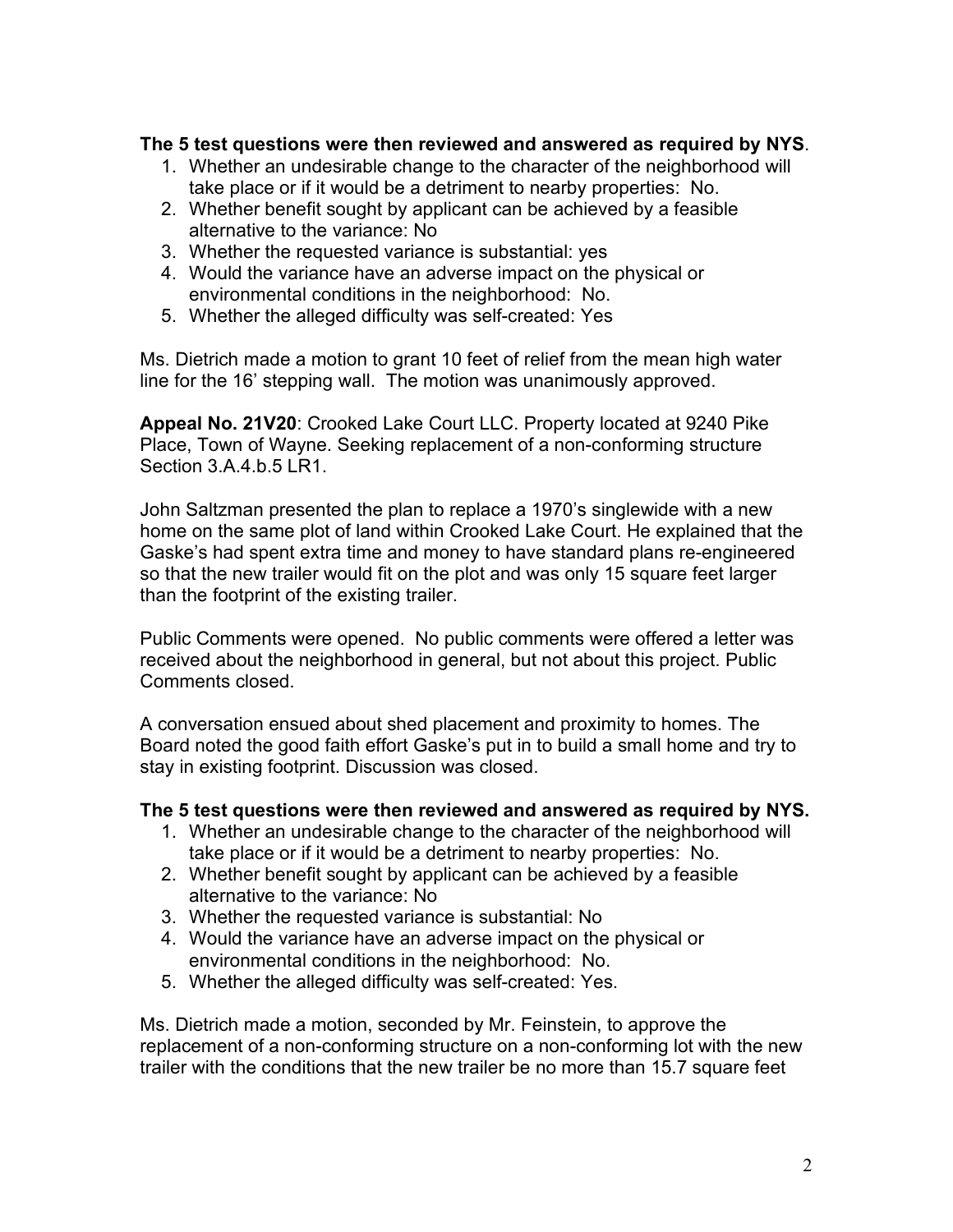larger than the previous structure and that it be built to plans submitted with Building Plans on 9/17/2020. The motion was unanimously approved.

**Appeal No. 22 V20**: David and Anna Bauer. Property located at 9620 Day Road, Town of Wayne. Seeking setback relief of a non-conforming structure. Sec. 1,  $HC-1$ 

David Bauer presented his plans to build a new retaining wall along Silsbee road to replace a wall currently in place and made of railroad ties. This new wall will be behind the existing wall, however, it would still be in the Town of Wayne road right-of-way.

The Board decided that like the Child's appeal, the Zoning board does not have jurisdiction to allow building in the right-of-way. Therefore, they directed Mr. Bauer to work out a road use agreement with the Town Highway Superintendent and permission with the Town code enforcement officer.

No action was taken.

**Appeal No. 23 V20**: Joni and Arthur Greene. Property located at 14755 Keuka Village Road, Town of Wayne. Seeking roadway setback relief for a nonconforming structure. Sec. 1, LR-1

Jerry Kernahan presented his plans to build a new retaining wall along Keuka Village Road to manage erosion and water flow and re-route the water to an existing drainage ditch. However, the new wall and drainage would be in the Town of Wayne road right-of-way and would dig up part of the road surface.

Ms. Gush conveyed the conversation she had with Mr. Howard that day prior to meeting and Mr. Howard's concern that the project also be reviewed by the town engineer and it be very clear that the homeowners were responsible for repaving and restoring the road.

The Board decided that like the Child's appeal, the Zoning board does not have jurisdiction to allow building in the right-of-way. Therefore they directed Mr. Bauer to work out a road use agreement with the Town Highway Superintendent and permission with the Town code enforcement officer.

### **Unfinished Business**

No open business at this time.

### **Discussion**